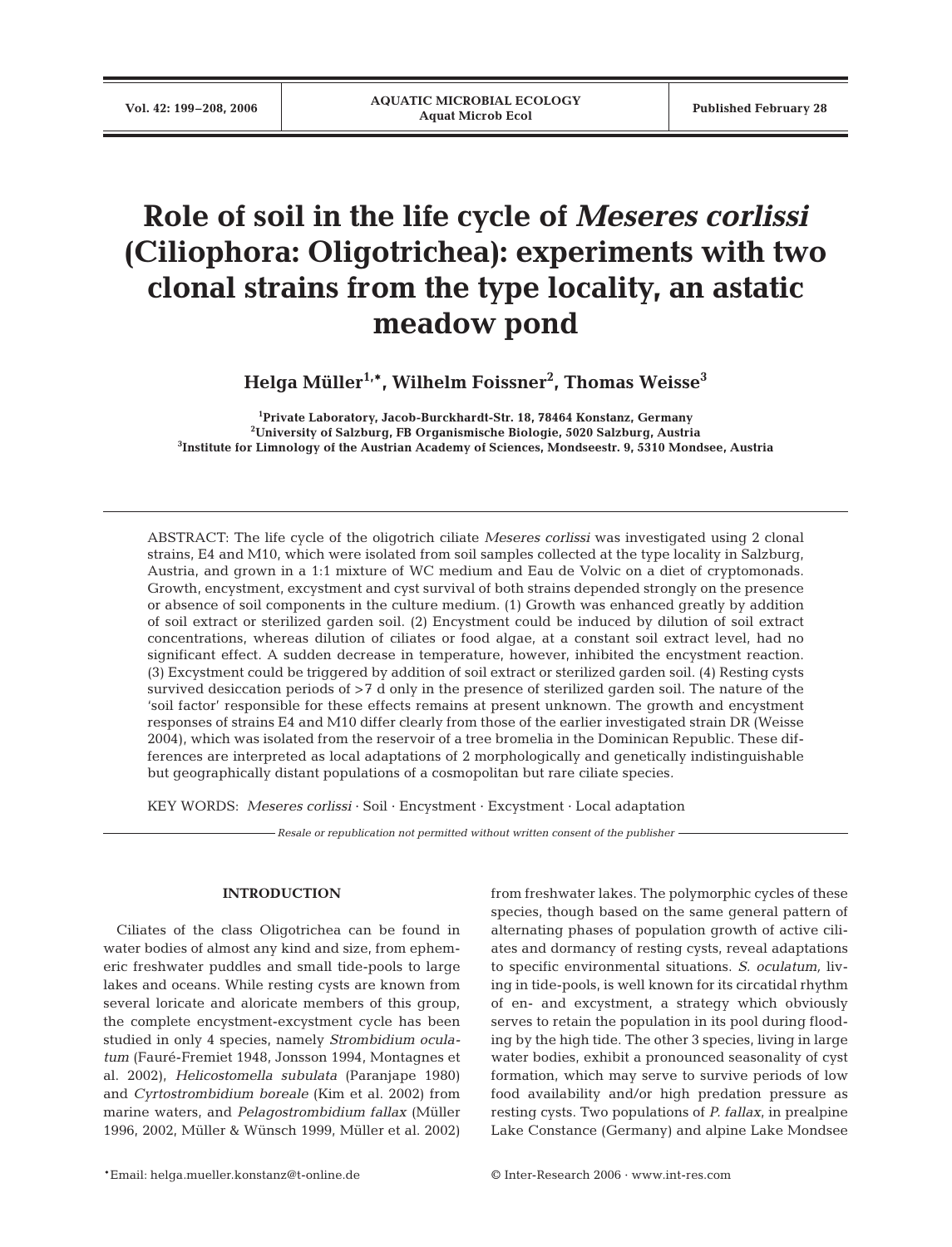(Austria), developed distinctly different seasonal patterns of cyst formation in response to the seasonal development of the entire plankton communities of these lakes. Excystment of *C. boreale* in a shallow marine bay (Onagawa Bay, Japan, depth 21 m) was mainly controlled by mud temperature, which varied seasonally from 7 to 18°C. *P. fallax* , in contrast, lives in deep lakes with little temperature variation at the lake bottom, and the most important factor controlling its excystment was cyst age. Cysts older than 3 mo excysted spontaneously at 4°C in the dark, while a temperature stimulus was necessary to trigger excystment of younger cysts. These examples demonstrate the high flexibility of the encystment-excystment cycle within the class Oligotrichea.

The study object of the present investigation, *Meseres corlissi* Petz & Foissner 1992 (Fig. 1), is an oligotrich freshwater ciliate closely related to the common *Halteria grandinella.* While both species are globally distributed*, M. corlissi* differs from *H. grandinella* inasmuch as it is a very rare ciliate, recorded from only a few sites. It was first found in a mud sample from an astatic meadow pond in Salzburg, Austria (Petz & Foissner 1992). Further sporadic records (all by W. Foissner) are known from a pond in Kefermarkt near Linz, Austria, a salt-pan in the Etosha National Park, Namibia (Foissner et al. 2002), the Murray River flood plain, Australia, a flood plain in South East China, 4 sites from flood plains in Venezuela and Brazil, and the reservoir of a tree bromelia in a fog rain forest near Santiago, Dominican Republic. These sites, harbouring distinct, geographically distant populations of *M. corlissi*, are all small, ephemeric aquatic habitats. Cyst morphology of *M. corlissi* (Fig. 1) was studied in detail



Fig. 1. *Meseres corlissi.* Live specimens, strain E4. Left: active. Right: encysted. Scale bars = 50 µm. AM: outer adoral membranelles; IM: inner adoral membranelles; CR: somatic ciliary row; L: extracellular organic scales, termed lepidosomes (for details see Foissner et al. 2005)

by Foissner (2005) and Foissner et al. (2005) using material from Salzburg as well as from the Dominican Republic. These investigations reported that the specimens from the Dominican Republic are morphologically highly similar to those from the Austrian type population (Foissner et al. 2005). The species identity of the various Austrian clones and the isolate from the Dominican Republic was also confirmed using common molecular techniques (M. C. Strüder-Kypke unpubl.). The first ecological study of the species (Weisse 2004) was performed with an isolate from the bromelia population (Dominican Republic).

In the present study we investigated the life cycle of *Meseres corlissi*, using 2 clonal strains isolated from the type population in Salzburg. Since preliminary observations revealed strong effects of soil components on growth and survival of these strains, the study was focused on the impact of soil or soil extract in the culture medium on different phases of the life cycle. Our data represent the first ecological study of the complete encystment-excystment cycle of a halteriid ciliate. They will be used to compare ecological adaptations of 2 geographically distant populations of *M. corlissi* from different habitats, the reservoir of a tree bromelia (Weisse 2004) and an astatic meadow pond (present study).

#### **MATERIALS AND METHODS**

**Origin of strains and maintenance of stock cultures.** Two clonal cultures of *Meseres corlissi*, strain E4 and strain M10, were used in the present study. These strains were isolated from infusions of dry soil samples, which had been collected at the type locality, an astatic meadow pond in Salzburg, Austria (Petz & Foissner 1992) in November 2002 and December 2003, respectively. Bacteria and nanoflagellates were present in these cultures. The species identity of the isolates was verified by morphological (Foissner 2005, Foissner et al. 2005) and genetic investigations (M. C. Strüder-Kypke unpubl.).

Stock and experimental cultures were maintained on a diet of *Cryptomonas* sp. (strain 26.80, Culture Collection of Algae, SAG, Göttingen, Germany). The food algae were grown in WC medium (Guillard & Lorenzen 1972) at  $10 \pm 1$ °C and white fluorescent light under a 14:10 h light:dark cycle  $({\sim}50 \text{ \mu mol photons m}^{-2} \text{ s}^{-1}).$ Ciliate stock cultures were grown at  $18 \pm 2^{\circ}$ C and a 12:12 h light:dark cycle  $({\sim}10 \text{ \mu mol photons m}^{-2} \text{ s}^{-1})$  in a 1:1 mixture of WC medium and Eau de Volvic (referred to as 'WC/Volvic' throughout this text) containing cryptomonads. Later on, when we understood the importance of soil for the strains under investigation, we added 10% of soil extract to the culture medium.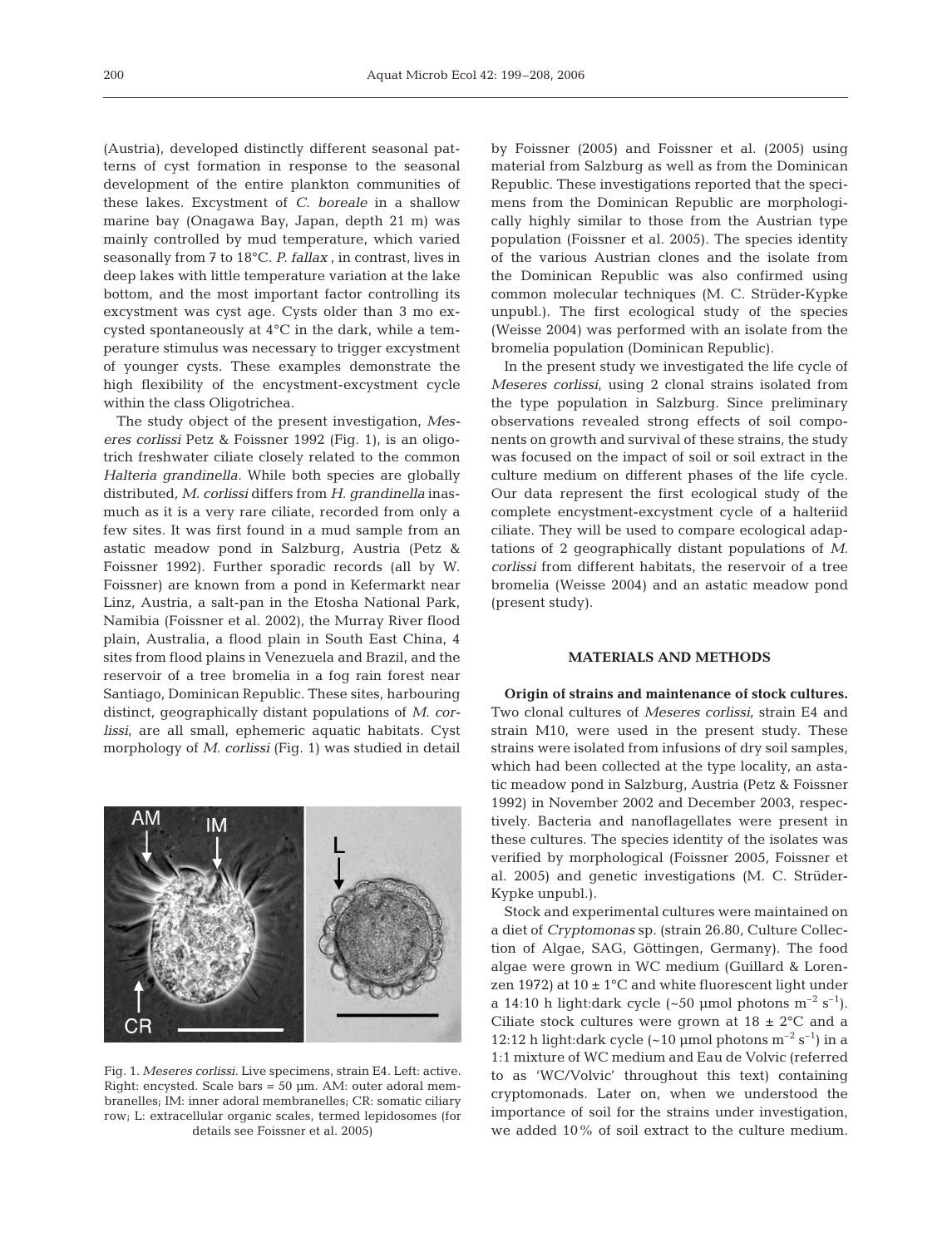Parallel cultures were maintained in biphasic medium containing sterilized garden soil (see below).

**Details of culture techniques with soil and soil extract.** We used a commercial garden soil containing no fertilizers or herbicides ('Qualitäts-Pflanzenerde', SagaFlor). Soil extract (SE) was prepared in 1 l glass bottles. These were filled with soil up to the 800 ml mark, and 700 ml of deionized water was added. The bottles were autoclaved at 120°C for 30 min, then again after 24 h. The contents of the bottles were left to settle for at least 2 d. Subsequently, the supernatant was decanted, filtered through a paper filter and distributed into 50 ml bottles. These were autoclaved and stored at 4°C in the dark.

Batches of sterilized garden soil (SGS) were prepared in 100 ml screw-top glass bottles. These were filled with dry soil, autoclaved twice at an interval of 24 h as described above, and stored at room temperature. For biphasic cultures, 6 to 8 g of dry SGS were introduced into 50 ml tissue culture flasks with filter screw caps under sterile conditions by use of a broad forceps. After addition of 30 to 40 ml of WC/Volvic containing cryptomonads, the bottles were ready for inoculation with ciliate strains.

**Determination of cell concentrations.** To determine concentrations of ciliates and algae in experimental cultures, 3 to 4.5 ml subsamples were taken after thorough mixing and fixed with a drop of acid Lugol's solution. In a Sedgewick-Rafter chamber, 1 ml aliquots were scanned for ciliates and suspended cysts. Cryptomonads were counted in the same chambers by scanning 5 to 10 randomly selected squares, i.e. 5 to 10 µl of sample volume.

Total cyst numbers could not be determined by this method, since the majority of the cysts (generally 70 to 90%) were firmly attached to the walls of the culture dishes. On one occasion (Expt 3, see below), a cell scraper was used to detach all cysts prior to sampling the culture fluid. Cysts attached to bottoms and edges of multiwell test plates (Expts 4 and 5, see below) were counted *in situ* under a microscope at 100× magnification. Cysts in biphasic cultures could not be quantified. They are almost impossible to detect, due to soil particles adhering to their mucous surface.

Live counts of active ciliates in multiwell test plates were performed under a dissecting microscope. When numbers exceeded 10 ciliates per well, counting was faciliated by transferring the ciliates, one by one, to a separate culture dish by use of a micropipette.

**Expts 1 and 2. Growth with different concentrations of soil extract (SE).** These experiments were performed in 50 ml tissue culture flasks with filter screw caps. For Expt 1 we used a stock culture of strain M10  $(52 \text{ ciliates ml}^{-1})$  which had been cultivated in SE-free medium ever since its isolation from the natural soil

sample. Three experimental bottles received 32 ml each of WC/Volvic containing cryptomonads, 4 ml SE and 4 ml of the ciliate stock culture. Three control bottles were prepared the same way, except that 4 ml Volvic were added instead of SE. In experimental and control bottles, initial cell concentrations were 5 to 6 ciliates ml<sup>-1</sup> and 6.5 to 6.8  $\times$  10<sup>4</sup> cryptomonads ml<sup>-1</sup> and the initial pH was 7.6. The bottles were incubated at  $22.5 \pm 1^{\circ}$ C and a 12:12 light:dark cycle (~70 µmol photons  $m^{-2}$  s<sup>-1</sup>) for 6 d. Cell concentrations were determined 24, 74, 95 and 138 h after inoculation. On Day 4, additional 6 ml subsamples were taken from each of the SE-containing cultures to start Expt 2. Each subsample served to inoculate a set of 3 new bottles (2 ml inoculate per culture) filled with 38 ml of WC/Volvic containing 0, 5 and 10% SE, respectively. Initial food concentrations were 7.2 to  $8.0 \times 10^4$  cryptomonads  $ml^{-1}$ . These cultures were incubated at the conditions described above; cell concentrations were determined 43, 65 and 113 h after inoculation. Growth rates (μ) for sampling intervals *(t)* were calculated from initial  $(N_0)$  and final  $(N_t)$  cell concentrations determined at the start and end of *t* according to:  $\mu = (\ln N_t - \ln N_0) t^{-1}.$ 

**Expt 3. Growth in the presence or absence of sterilized garden soil (SGS).** This experiment was performed in cylinder-shaped glass dishes (height: 4 cm; diameter: 5.5 cm). In the center of 2 experimental dishes a glass cylinder (diameter: 3 cm) filled with SGS was placed, the bottom of which was formed by a 20 µm net (Fig. 2). Water-soluble substances as well as small organisms (i.e. bacteria and nanoflagellates) could freely pass the net, whereas the ciliates could not, due to their larger size. Two control dishes did not have this insert. Stock cultures of strain E4, maintained in biphasic medium, were used in this experiment. 50 ml of supernatant (combined from 3 biphasic cultures) were diluted with 50 ml of *Cryptomonas* culture,



Fig. 2. Setup of Expt 3. Culture dish with SGS-containing cylinder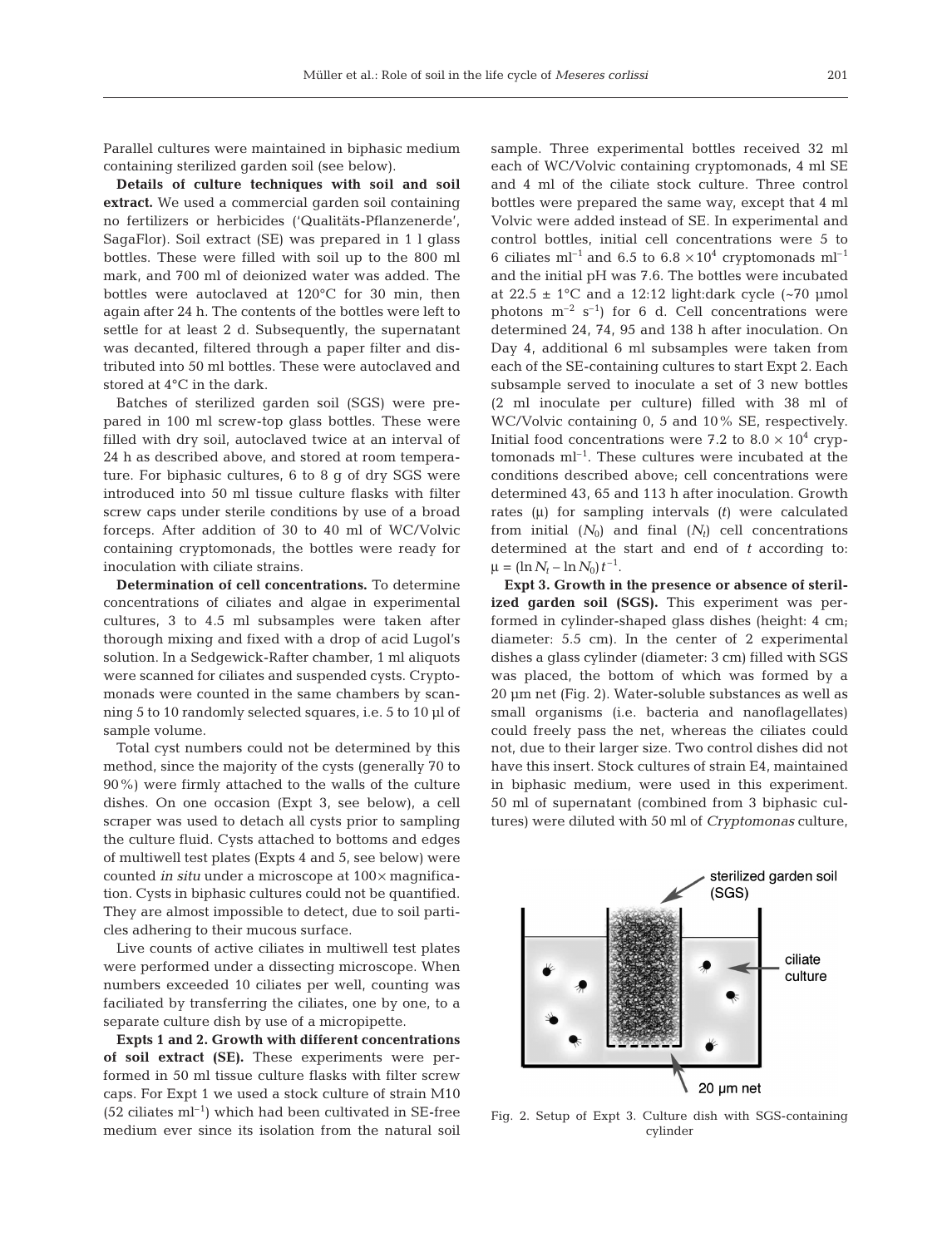80 ml WC/Volvic and 20 ml SE, resulting in a 200 ml mixture containing 10% SE. Each glass dish received 50 ml of this mixture; subsequently 3 ml subsamples were taken from each dish for cell counts. Initial cell concentrations were 48 to 61 ciliates  $ml^{-1}$  and 5.8 to 7.1  $\times$  10<sup>4</sup> cryptomonads ml<sup>-1</sup>. The dishes were incubated at  $19 \pm 1$ °C and a 12:12 h light:dark cycle  $(-10 \text{ \mu mol photons } m^{-2} s^{-1})$ . Changes in ciliate and algal concentrations were monitored over 6 d. On Day 6, the cylinders were removed and all cysts adhering to the bottom and walls of the dish were detached by means of a cell scraper. After suspending the cysts in the culture fluid by thorough mixing, subsamples were taken and fixed with a drop of acid Lugol's solution. The cysts were then counted in a Sedgewick-Rafter cell together with the active ciliates, as described above.

**Expt 4. Encystment response.** A stock culture of strain M10, which had been kept in WC/Volvic with 10% SE at  $22 \pm 2^{\circ}$ C for several weeks, was used in this experiment. Initial cell concentrations were 215 ciliates  $ml^{-1}$  and 3.6  $\times$  10<sup>4</sup> cryptomonads ml<sup>-1</sup>. Three 20 ml aliquots of this culture were diluted each with 40 ml of different culture media: (1) WC/Volvic, (2) WC/Volvic containing 10% SE, and (3) WC/Volvic containing 10% SE and  $3.6 \times 10^4$  cryptomonads ml<sup>-1</sup>. This procedure resulted in a 1/3 reduction of ciliate, food and SE concentrations in mixture 1, of ciliate and food concentrations in mixture 2, and of only ciliate concentrations in mixture 3. Initial cell concentrations were determined in 3 ml aliquots from these mixtures. The stock culture and the diluted cultures were then distributed into 24-well tissue culture test plates  $(1.5 \text{ ml} \text{ well}^{-1})$ . A set of 4 plates, filled with  $6 \times 1.5$  ml of the stock culture and  $12 \times 1.5$  ml of each of the diluted cultures, was incubated at  $22 \pm 2$ °C. An identical set of plates was incubated at  $10 \pm 1$ °C without prior temperature adaptation. After 24 h, the contents of each well were fixed with a small droplet of acid Lugol's solution. Numbers of active ciliates and suspended cysts were determined in a Sedgewick-Rafter chamber, while the attached cysts were counted *in situ*. The percentage of encysted ciliates in each well was calculated from these data. A *t*-test (Sigmastat, Jandel Scientific) was applied to compare results of different mixtures (= treatments).

**Expt 5. Excystment response.** Stock cultures of strain E4 in biphasic medium were used in this experiment. 60 ml of the supernatant were mixed with WC/Volvic and cryptomonads to make up 200 ml of experimental culture with 16 ciliates  $ml^{-1}$  and 32 cryptomonads  $\mu l^{-1}$ . Five 24-well culture plates were filled with 1.5 ml aliquots of this culture; previously, 150 to 200 mg SGS had been added to some of the wells. The ciliates were allowed to grow and produce cysts at  $18 \pm 2^{\circ}$ C for 5 d; the culture-fluid with the active ciliates was then

removed from the wells and the remaining attached cysts were rinsed with Volvic. Cyst numbers determined *in situ* were  $13 \pm 3$  cysts well<sup>-1</sup> in the SGS-free wells; cysts in the SGS-containing wells were not quantified. The plates were then stored under different conditions (wet at  $10 \pm 1$ °C or dry at  $22 \pm 2$ °C) over periods from 0 to 31 d. Subsequently, excystment tests were performed by adding WC/Volvic and food  $\sim 10^4$ cryptomonads  $ml^{-1}$ ) to the wells; in addition, some wells received 10% SE or 100 mg SGS. After incubation at  $18 \pm 2$ °C for 27 h, numbers of active ciliates in each well were determined by live counts.

#### **RESULTS**

## **Growth with different concentrations of soil extract (SE)**

The development of *Meseres corlissi* differed dramatically in batch cultures with and without SE in the culture medium. In Expt 1, growth rates during the first 24 h were  $1.88 \pm 0.26$  d<sup>-1</sup> with 10% SE and  $1.15 \pm 0.09$  d<sup>-1</sup> without SE (Fig. 3). After 3 d, ciliate concentrations in the cultures without SE were  $<$ 1 cells ml<sup>-1</sup>. In the cultures with SE, in contrast, ciliate numbers had reached a maximum of  $565 \pm 15$  cells ml<sup>-1</sup>. Within the next 3 d, however, these populations also collapsed.



Fig. 3. *Meseres corlissi.* Changes of cell concentrations vs. time in batch cultures; mean values and standard deviations of 3 replicates (Expt 1). (a) *Meseres corlissi*; (b) *Cryptomonas* sp. (<sup>a</sup>) Culture medium with 10% SE (soil extract); (O) culture medium without SE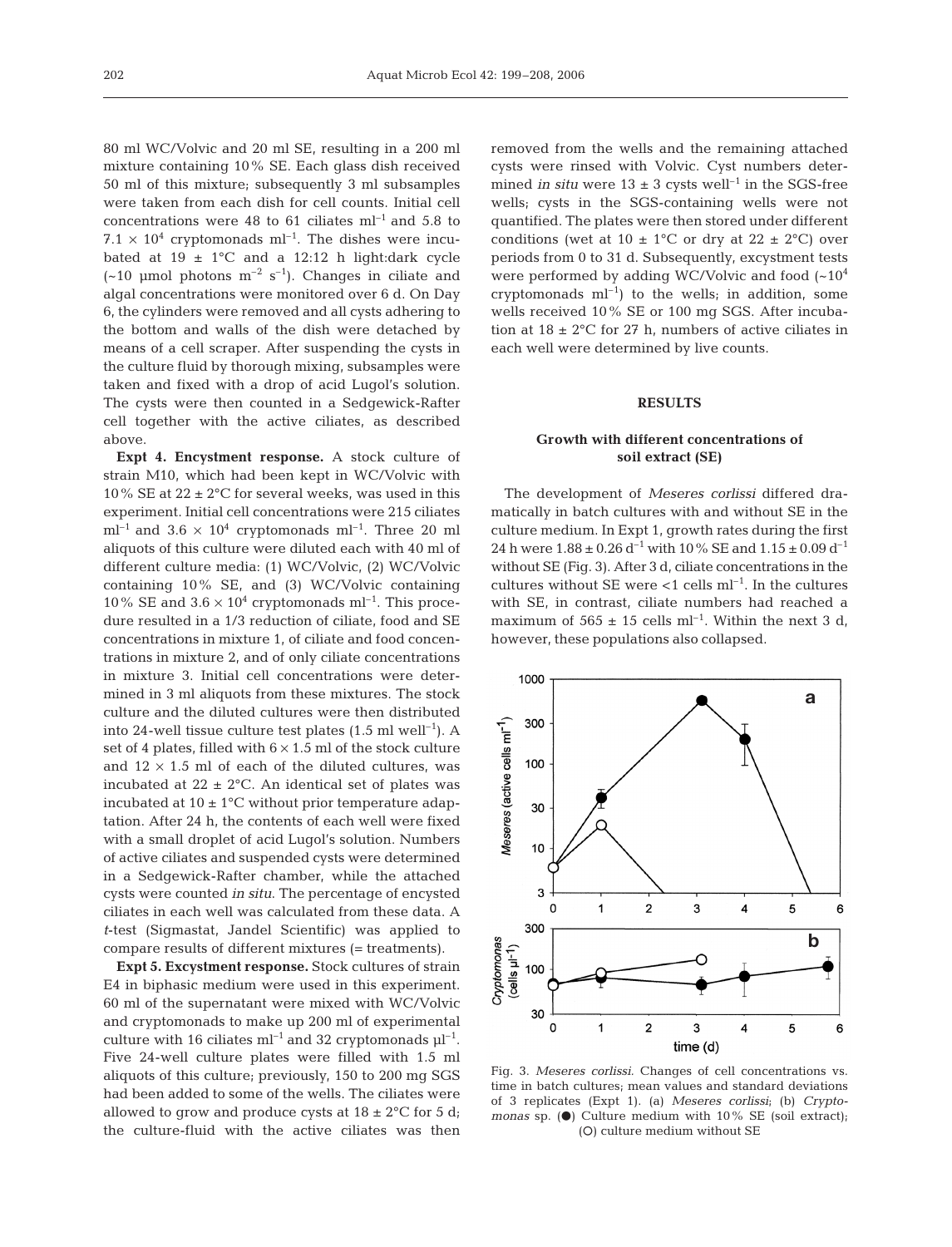

Fig. 4. *Meseres corlissi.* Changes of cell concentrations vs. time in triplicate batch cultures (Expt 2). (a) *Meseres corlissi*; (b) *Cryptomonas* sp. ( $\bullet$ ) Culture medium with 10% SE; (O) culture medium with 5% SE; dotted lines: culture medium without SE

Expt 2 was started on Day 4 by taking subsamples from the 3 SE-containing cultures of Expt 1, which at this time had ciliate concentrations of 86, 279 and  $227$  cells ml<sup>-1</sup>, respectively. These subsamples served to inoculate 3 sets of new batch cultures (2 ml inoculate for each 40 ml culture) with 0, 5 and 10% SE, respectively, in the culture medium. Population development in these 3 sets of cultures showed the same pattern (Fig. 4), despite considerable differences in initial ciliate concentrations. In the cultures without SE, active ciliates declined to very low numbers during the first 43 h. Over the same period, ciliate growth rates were 1.58  $\pm$  0.40 d<sup>-1</sup> in cultures with 5% SE and 1.64  $\pm$ 0.18  $d^{-1}$  in cultures with 10% SE; these values were not significantly different. The decline of the active populations started 1 d earlier in the cultures with 5% SE compared to those with 10% SE.

Notably, food concentrations increased slightly in all cultures of both experiments over the entire experimental time. The observed decline of the active populations of *Meseres corlissi*, therefore, cannot be explained by food limitation. Instead, our data indicate that the limiting resource was components of the soil extract, which were used up during population growth. These unknown water-soluble soil components will be referred to as the 'soil factor' in the following text.

*Meseres corlissi* cysts appeared in all cultures of both experiments. According to a rough estimate, their numbers were much higher in the cultures with SE than in those without SE, which is not surprising considering the much smaller and shorter-lived populations in the latter. Exact numbers of the cysts, which were mostly attached, could not be determined (see 'Materials and methods'). The experiments, therefore, do not yield information on the extent to which the breakdown of the active populations was due to encystment or mortality.

## **Growth in the presence or absence of sterilized garden soil (SGS)**

Expt 3 was designed to study the effect of continuous input of the 'soil factor' to the culture medium. Population development in experimental and control dishes was basically different (Fig. 5). In the cultures without



Fig. 5. *Meseres corlissi.* Changes of cell concentrations vs. time in batch cultures; mean values and standard deviations of 2 replicates (Expt 3). (a) *Meseres corlissi*; (b) *Cryptomonas* sp. Vertical bars show final cyst concentrations and standard deviations of 2 replicates.  $\left( \bullet \right)$  and black bar: with SGS; (O) and open bar: without SGS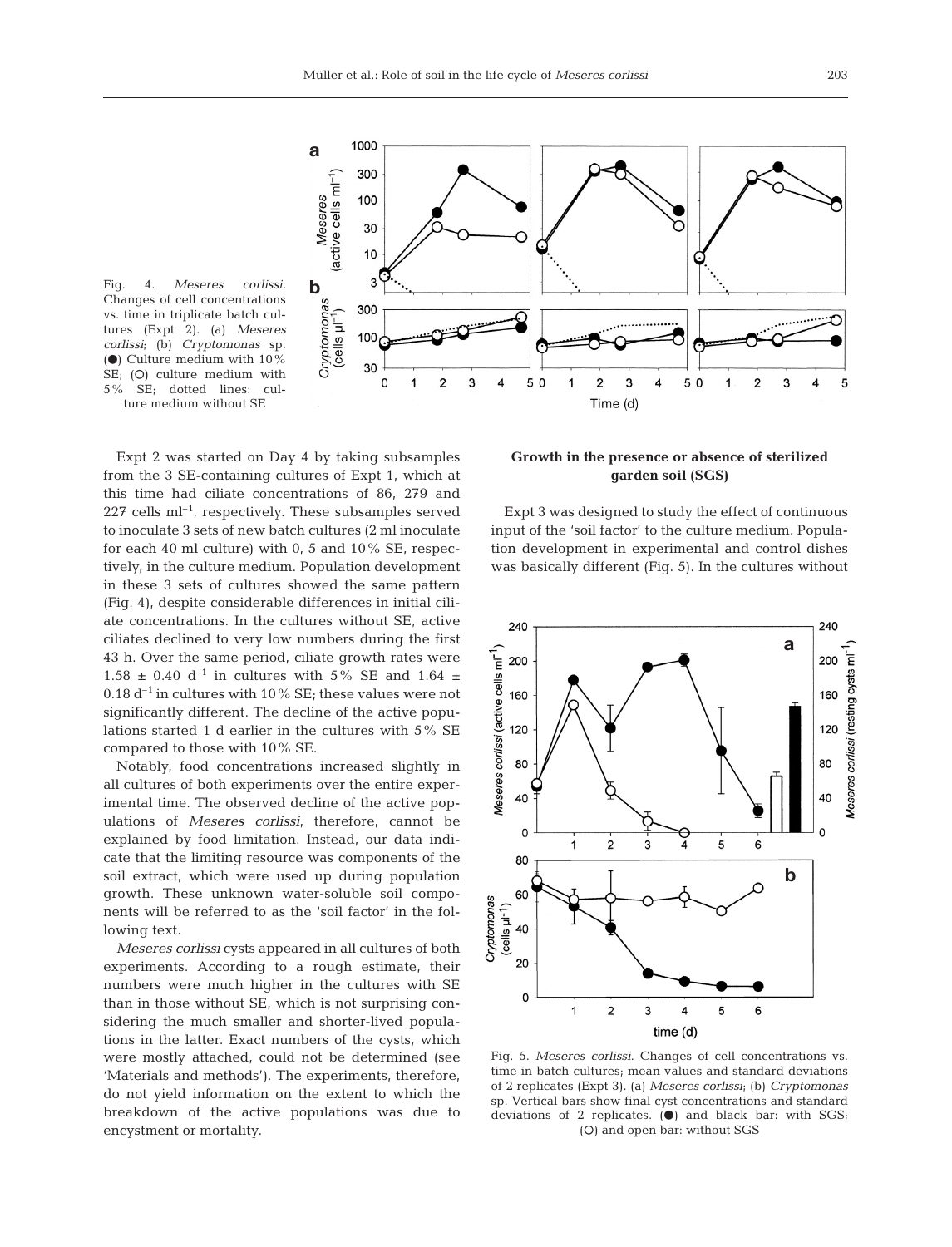Table 1. *Meseres corlissi.* Expt 3. Total cyst numbers and ratio of cysts:active ciliates. The ratio was calculated from hypothetical values of mean daily cyst production (cysts  $ml^{-1} d^{-1}$ ) and mean numbers of active ciliates (cil ml<sup>-1</sup>), averaged over the experimental time 0 to 6 d

|   | Culture Treatment | Total<br>cysts $ml^{-1}$ $ml^{-1}$ $d^{-1}$ | Cysts | Mean<br>$\text{cil } \text{ml}^{-1}$ | Cysts: active ciliates |
|---|-------------------|---------------------------------------------|-------|--------------------------------------|------------------------|
| А | Without soil      | 69                                          | 11.5  | 39.3                                 | 0.29                   |
| B | Without soil      | 62                                          | 10.3  | 33.2                                 | 0.31                   |
|   | With soil         | 150                                         | 25.0  | 133.4                                | 0.19                   |
| D | With soil         | 145                                         | 24.2. | 131.9                                | 0.18                   |

SGS, the pattern was similar to the pattern observed in Expts 1 and 2, with population growth during the first 24 h (up to 150 ciliates  $ml^{-1}$ ) and subsequent decline. Food concentrations in the controls decreased slightly during the phase of ciliate growth, then remained stable at a level of  $57 \pm 7$  cells  $\mu$ l<sup>-1</sup>. In the cultures with SGS, in contrast, the ciliate populations increased over 4 d (with an intermediate loss phase during the time interval 24 to 48 h) to a maximum of about 200 ciliates  $ml<sup>-1</sup>$ . In the same time interval, cryptomonad concentrations decreased to  $9 \pm 2$  cells  $\mu$ <sup>-1</sup>; during the subsequent phase of ciliate decline, they were further reduced to  $6 \pm 2$  cells  $\mu$ <sup>-1</sup>.

Cysts appeared in all cultures after 1 to 2 d. Final cyst numbers (determined after 6 d, see 'Materials and methods') in the SGS-containing cultures exceeded those in the controls by a factor of 2. Relative to mean numbers of active ciliates, however, cyst production was higher in the control populations (Table 1).

#### **Encystment response**

Mass encystment was frequently observed in stock cultures of the *Meseres corlissi* strains after addition of SE-free culture medium and food. In Expt 4, this effect was studied under controlled conditions. The encystment response of strain M10 to an approximate 1:3

dilution of ciliates, cryptomonads and SE was recorded after 24 h incubation of 1.5 ml aliquots at 22°C (Table 2). The response was weak, relative to the original culture, when either only ciliates or ciliates and algae had been diluted, while the SE level had been kept constant. The results for treatments 1 and 2 were similar, which indicates that reduction of algal concentrations from 36 cells  $\mu$ <sup>-1</sup> to 14 cells  $\mu$ l<sup>-1</sup> had no major effect on the encystment reaction. In contrast,

encystment was enhanced greatly in treatment 3, with an approximate 1:3 dilution of the SE concentration.

An identical set of culture plates was incubated for 24 h at 10°C instead of 22°C. The effects of this sudden drop in temperature are summarized in Table 2. In the original culture and all 3 treatments, the share of cysts in aliquots incubated at 10°C was significantly lower than in the parallel aliquots incubated at 22°C (*t*-test: p < 0.005). The temperature effect was most striking in treatment 3, with  $45 \pm 6\%$  cysts and  $3 \pm 1\%$  cysts recorded at 22°C and 10°C, respectively. The sums of active and encysted cells in treatment 3 at the high and low temperature  $(85 \pm 12 \text{ at } 22^{\circ}\text{C} \text{ and } 89 \pm 20 \text{ cells})$ well<sup>-1</sup> at 10 $^{\circ}$ C), were not statistically different (*t*-test: p = 0.49) and the total ciliate population did not decline during the 24 h of incubation.

#### **Excystment response**

The excystment responses in relation to the duration of dormancy and the presence or absence of SE or SGS were studied in Expt 5 (Table 3). Plate 1 was tested immediately after removal of the active ciliates; the cysts in this plate were 1 to 4 d old. Plate 2 was filled with Volvic and tested after 7 d of storage at 10°C in the dark. In both plates, the excystment responses to culture medium with or without soil components were

Table 2. *Meseres corlissi.* Expt 4. Mean cell numbers in 1.5 ml aliquots of an undiluted culture of strain M10 and in 3 different treatments. Initial cell and SE concentrations, and concentrations of active and encysted ciliates after 24 h incubation in 24-well plates at 22°C and at 10°C (see text). Treatment 1: dilution of ciliates, Treatment 2: dilution of ciliates and algae, Treatment 3: dilution of ciliates, algae and SE

|             | Initial concentrations |                                                           |      | After incubation at $22^{\circ}$ C |                                                        |            | After incubation at $10^{\circ}$ C |                                                       |                       |
|-------------|------------------------|-----------------------------------------------------------|------|------------------------------------|--------------------------------------------------------|------------|------------------------------------|-------------------------------------------------------|-----------------------|
|             |                        | Ciliates Cryptomonads SE<br>$(cells ml-1)$ $(cells ul-1)$ | $\%$ | wells                              | No. of No. of ciliates % cysts<br>$well^{-1}$ $\pm$ SD | $\pm$ SD   | wells                              | No. of No. of ciliates<br>well <sup>-1</sup> $\pm$ SD | $%$ cysts<br>$\pm$ SD |
| Undiluted   | 215                    | 36.4                                                      | ~10  | 6                                  | $246 \pm 31$                                           | $22 + 2$   | 6                                  | $282 \pm 39$                                          | $6 \pm 2$             |
| Treatment 1 | 85                     | 35.6                                                      | ~10  | 12                                 | $108 \pm 11$                                           | $6 \pm 1$  | 12                                 | $88 \pm 11$                                           | $3 \pm 2$             |
| Treatment 2 | 88                     | 14.1                                                      | ~10  | 12                                 | $112 \pm 20$                                           | $7 \pm 2$  | 12                                 | $.98 \pm 11$                                          | $3 \pm 1$             |
| Treatment 3 | 84                     | 11.5                                                      | ~23  | 12                                 | $8.5 + 12$                                             | $45 \pm 6$ | 12                                 | $89 + 20$                                             | $3 \pm 1$             |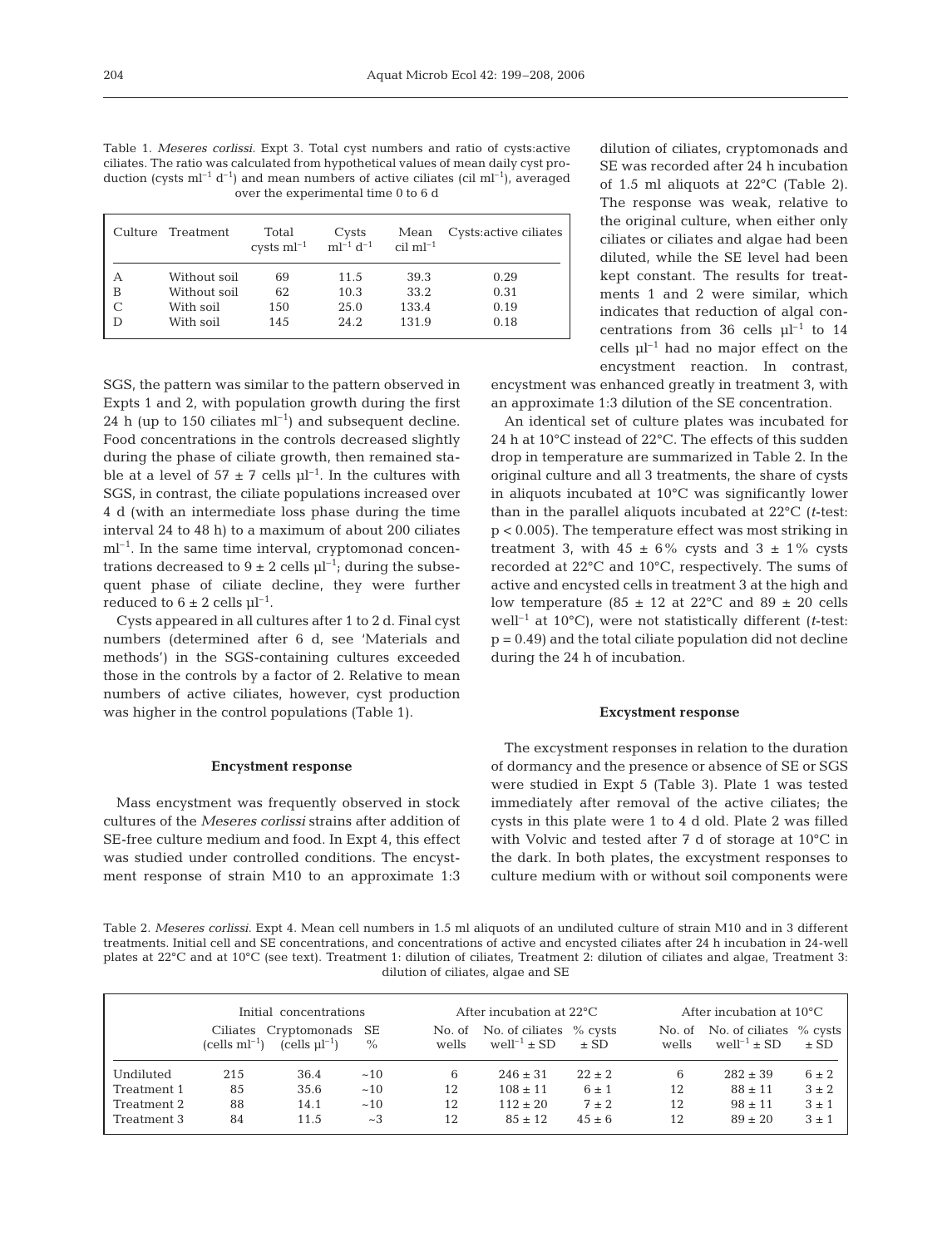Table 3. Meseres corlissi. Expt 5. Excystment responses to different test media, measured 27 h after addition of the trigger by live counts of active ciliates well<sup>-1</sup>. Initial cyst numbers were  $13 \pm 3$  cysts well<sup>-1</sup> in the SGS-free wells. Cyst numbers in the SGScontaining wells of plates 3 to 5 (not quantified) probably exceeded those in the SGS-free wells (see text)

| Plate<br>no. | Period of<br>dormancy (d) | Conditions during<br>dormancy         | Medium tested to<br>triqqer excystment | No. of<br>wells | Excystment response:<br>active ciliates well <sup>-1</sup> $\pm$ SD |
|--------------|---------------------------|---------------------------------------|----------------------------------------|-----------------|---------------------------------------------------------------------|
|              | $1 - 4$                   | Excystment tests were per-            | WC/Volvic/Crypt                        | 8               | $0.4 \pm 0.7$                                                       |
|              |                           | formed immediately after              | WC/Volvic/Crypt + SE                   | 8               | $15.9 \pm 7.2$                                                      |
|              |                           | removal of the active ciliates        | WC/Volvic/Crypt + SGS                  | 8               | $17.4 \pm 7.0$                                                      |
| 2            | $8 - 11$                  | Wet in Volvic at $10^{\circ}$ C (7 d) | WC/Volvic/Crypt                        | 8               | 0                                                                   |
|              |                           | Wet in Volvic at $10^{\circ}$ C (7 d) | WC/Volvic/Crypt + SE                   | 8               | $17.4 \pm 5.4$                                                      |
|              |                           | Wet in Volvic at $10^{\circ}$ C (7 d) | WC/Volvic/Crypt + SGS                  | 8               | $23.1 \pm 9.9$                                                      |
| 3            | $8 - 11$                  | Dry at $21-24$ °C (7 d)               | WC/Volvic/Crypt                        | 8               | $0.1 \pm 0.3$                                                       |
|              |                           | Dry at $21-24$ °C (7 d)               | WC/Volvic/Crypt + SE or SGS            | 7               | $3.6 \pm 3.0$                                                       |
|              |                           | Dry in SGS at $21-24$ °C (7 d)        | WC/Volvic/Crypt                        | 7               | $8.9 \pm 4.7$                                                       |
| 4            | $15 - 18$                 | Dry at $21-24$ °C (14 d)              | WC/Volvic/Crypt                        | 8               | $\Omega$                                                            |
|              |                           | Dry at $21-24$ °C (14 d)              | WC/Volvic/Crypt + SE or SGS            | 8               |                                                                     |
|              |                           | Dry in SGS at $21-24$ °C (14 d)       | WC/Volvic/Crypt                        | 8               | $8.4 \pm 7.0$                                                       |
| 5            | $32 - 35$                 | Dry at $21-24$ °C (31 d)              | WC/Volvic/Crypt                        | 8               | $\Omega$                                                            |
|              |                           | Dry at $21-24$ °C (31 d)              | WC/Volvic/Crypt + SE or SGS            | 8               |                                                                     |
|              |                           | Dry in SGS at $21-24$ °C (31 d)       | WC/Volvic/Crypt                        | 8               | $8.0 \pm 5.3$                                                       |

strikingly different. Less than 1 active ciliate well<sup>-1</sup> appeared when only WC/Volvic with food was added, whereas on average 16 to 23 ciliates well<sup>-1</sup> were recorded when the test medium also contained SE or SGS.

Test plates 3, 4 and 5 were air-dried and stored for 7, 14 and 31 d, respectively, at  $22 \pm 2^{\circ}$ C. In the SGS-free wells of test plate 3 (dry for 7 d) the excystment response was weak after addition of only WC/Volvic with food and intermediate after addition of medium containing SE or SGS. In the SGS-free wells of test plates 4 and 5 (dry for 14 and 31 d, respectively), no excystment occurred, irrespective of the test medium. In test plates 3 to 5, a strong excystment response was recorded only in those wells to which SGS had been added at the start of the experiment. Initial cyst numbers in the SGS-containing wells could not be determined. They probably exceeded those in the SGS-free wells, as can be deducted from cyst formation in Expt 3 in the presence and absence of SGS.

## **DISCUSSION**

#### **Soil-water culture media**

The use of soil or soil extract as a component of culture media for algae and protozoa was introduced about 70 yr ago (Föyn 1934, Pringsheim 1946). With this technique, several marine and freshwater organisms could be cultivated for the first time. Drawbacks of the method are that its success depends on the quality of the selected soil, and that we know little about the interactions between soil components and cultivated organisms. In the meantime, great progress has been achieved in the cultivation of algae and protozoa in fully synthetic media. Nevertheless, professional culture collections, e.g. CCAP (the Culture Collection of Algae and Protozoa at the Scottish Association for Marine Science, Dunstaffnage, Scotland), UTEX (the Culture Collection of Algae at the University of Texas, USA) and SAG (the Culture Collection of Algae at the University of Göttingen, Germany) still use soilcontaining media in special cases. Recent information by SAG on culture media for algae (www.epsag.unigoettingen.de/html/culturemedia.html) includes the statements that 'some strains cannot be grown in defined media, but only in soil-water media' and that 'the addition of soil extract often helps to achieve the typical morphology best'.

The use of soil-water media in the present study resulted in a black-box approach. Since the nature of the proposed 'soil factor' is unknown, its exact concentration in the culture media could not be determined. Our data analysis, therefore, was restricted to comparison of cultures which were started with identical inoculates. Despite these methodical problems, our approach yielded clear evidence for the impact of soil components on different phases of the life history of the *Meseres corlissi* type population.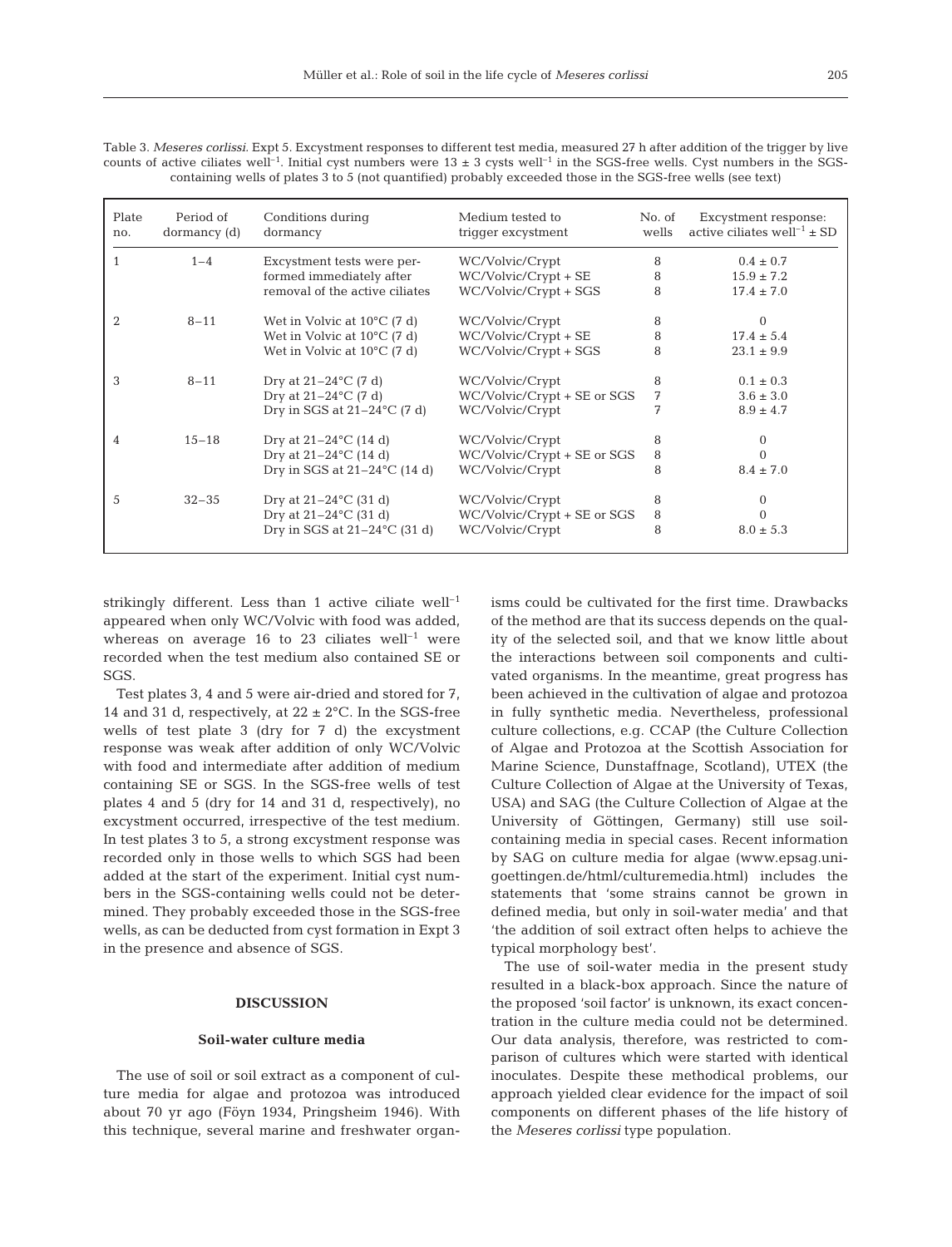Identification of the nature of the 'soil factor' was beyond the scope of the present study. In this article, we use the term for the sum of water-soluble soil components supporting ciliate development either directly or in form of bacterial metabolites.

## **'Soil factor' effects**

Our data clearly demonstrate that the 'soil factor' supports growth and excystment of *Meseres corlissi,* whereas decreasing 'soil factor' levels trigger encystment. They also indicate that the 'soil factor' is consumed during population growth. In Expts 1 and 2 (Figs. 3 & 4), the length of growth periods in parallel cultures depended on the initial SE level. Subsamples taken from the declining cultures of Expt 1 (Fig. 3), which were used as inoculates for Expt 2 (Fig. 4), gave rise to exponentially growing cultures when provided with fresh SE. Likewise, in our normal culturing routine vegetative growth could be maintained over months by transferring the active ciliates to fresh SEcontaining medium and food at appropriate intervals.

In Expt 3 (Fig. 5) ciliate growth in the control cultures was also limited by the 'soil factor', whereas in the experimental cultures, which received continuous input of water-soluble soil components, the limiting factor was food availability. (The short loss phase recorded on Day 2 might have been caused by a temporary decrease in the soil factor level, the initial input of 10% SE being depleted and the soil-components from the SGS-filled cylinder not yet fully available.)

The encystment response to decreasing 'soil factor' levels is most obvious in Expt 4 at 22°C (Table 2). The percentage of cysts was low in treatments 1 and 2 and high in treatment 3, while an intermediate value was recorded in the undiluted culture. The initial SE level in the undiluted culture was similar (though not identical) to that in treatments 1 and 2, whereas initial ciliate concentrations exceeded those in the diluted treatments by a factor of 3, which probably resulted in a more rapid depletion of the 'soil factor'. This mechanism could explain ciliate encystment due to 'crowding', as frequently reported in the literature (Corliss & Esser 1974, and references therein). Additional evidence for encystment as a response to sinking 'soil factor' levels is provided by Expt 3, in which the ratio of cysts : active ciliates was higher in the control cultures compared to the cultures receiving continuous input of soil components (Table 1).

Excystment in response to the 'soil factor' was studied in Expt 5. Cysts which had been stored in a wet state for 1 to 11 d reacted strongly to this trigger (Table 3, test plates 1 and 2). Numbers of active ciliates recorded after 27 h slightly exceeded the initial

cyst numbers, probably due to division of some of the excysted ciliates during the incubation time. The responses to SE and SGS did not differ significantly. In contrast, cysts stored in a dry state for 7 d (in the absence of soil) reacted only weakly to SE or SGS, and those desiccated for 14 and 31 d did not respond at all (Table 3, plates 3 to 5). In sum, the results of Expt 5 indicate that (1) the 'soil factor' provided by SE or SGS was a powerful trigger for excystment, and (2) *Meseres* cysts formed in the presence of soil survived much longer periods of desiccation than those produced in the absence of soil. Based on these findings, a technique was developed to store cysts of laboratory strains of *Meseres corlissi* in dry soil, where they remained viable for up to 6 mo (H. Müller unpubl.). In a dried soil sample from the type locality, field cysts of *M. corlissi* survived for ca. 2 yr (H. Müller unpubl.).

All 'soil factor' effects documented here for one of the Salzburg strains were also observed, in similar experiments, in the other strain under investigation (data not shown). Differences in the responses of strains M10 and E4 were too small to be detected with the methods used in the present study.

At the beginning of this study, stock cultures of both strains were maintained, with some difficulties, in SE-free medium. Under these conditions, growth rates were low and growth was interrupted by frequent loss phases. Mass encystment occurred especially after addition of fresh culture medium. However, in completely encysted populations, 'spontaneous' excystment of a few ciliates was occasionally observed after days, weeks or months of dormancy. This could be due to varying concentrations of bacterial metabolites with similar qualities as the 'soil factor', a hypothesis which needs to be tested experimentally.

## **Other factors controlling en- and excystment**

It is widely accepted that the most common stimulus leading to ciliate encystment is starvation (Fenchel 1987, Gutiérrez et al. 2001). However, encystment due to food depletion, a well known response in colpodid and hypotrich ciliates, has not been unequivocally demonstrated in any of the oligotrich species which have been investigated to date. In field studies, cyst formation at the end of a bloom period has been recorded for *Strombidium crassulum* (Reid 1987), *Helicostomella subulata* (Paranjape 1980), *Cyrtostrombidium boreale* (Kim et al. 2002), *S. viride* and *Pelagostrombidium fallax* (Müller & Wünsch 1999), but it is not clear whether starvation was the inducing factor. In the latter study, the first cysts were recorded when prey concentrations were still high. Cyst forma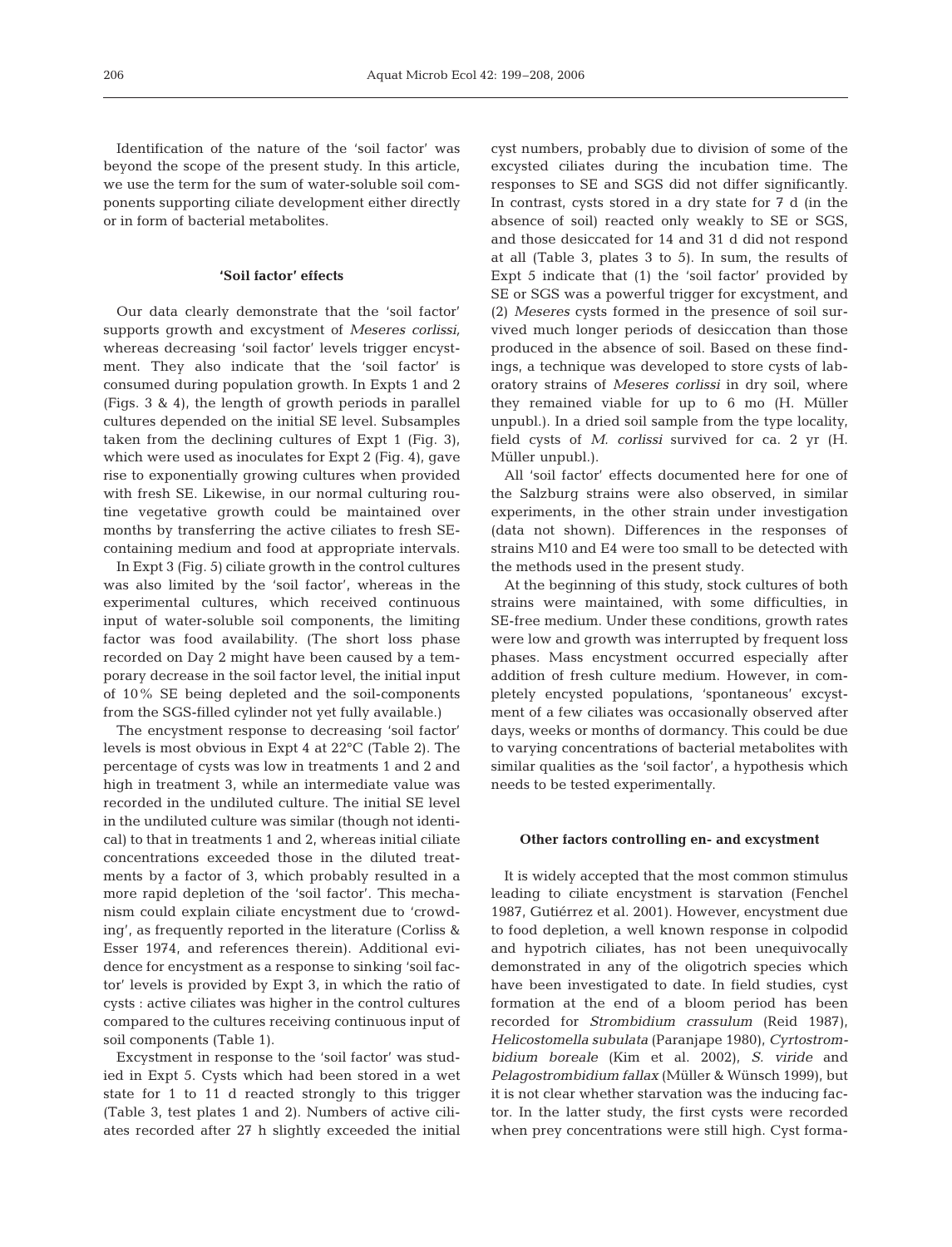tion of *P. fallax* in the laboratory occurred at high and low food levels, but was enhanced during phases of decreasing prey abundance (Müller 1996, 2000). The tintinnid *H. subulata,* when grown in the laboratory on a diet of microflagellates with the food always in excess, encysted irrespective of food concentrations (Paranjape 1980).

Our data on *Meseres corlissi* agree with these findings. In Expts 1 and 2 and in the control cultures of Expt 3 food concentrations were high throughout the experiments; nevertheless, large numbers of cysts were produced. In the SGS-containing cultures of Expt 3 the first cysts also appeared at high food concentrations, though we cannot exclude that cyst production was enhanced during the period of food depletion. In Expt 4 (treatment 2) a drastic reduction of algal concentrations had no effect on the encystment reaction. In short, we found no significant relationship between encystment and food availability, in agreement with observations of Weisse (2004), who reported that the impact of food concentration on cyst formation was low in strain DR (from the Dominican Republic) of *M. corlissi*.

Significant relationships between encystment and/or excystment and temperature have been reported for several oligotrich ciliates (Paranjape 1980, Kim & Taniguchi 1995, 1997, Kim et al. 2002, Müller 2002, Weisse 2004). The present study contains little evidence for such a relationship. The encystment rate of strain M10 was negatively affected by a sudden temperature decrease (Expt 4, Table 2), a result which may be explained by the reduced metabolic rate of the ciliates at 10°C, such that the SE in the culture medium was not used up. Excystment of field cysts from dry soil could be triggered, by addition of fluid, at 10°C and 22°C (H. Müller unpubl.). Other external factors which might influence en- or excystment, such as light conditions, changes in ionic concentrations of the culture medium or the impact of predators, were not investigated.

Intrinsic factors which might influence en- and excystment of *Meseres corlissi* were not identified in the present study. We did not observe obligatory encystment after a defined number of cell divisions, and we can rule out that cyst formation was related to conjugation, since conjugation never occurred in our clonal strains. Obligatory excystment related to cyst age was described by Müller (2002) for *Pelagostrombidium* sp*.* In this species, all individuals excysted spontaneously, without an apparent external trigger, after >3 mo of dormancy. In contrast, spontaneous excystment of *Meseres corlissi* occurred only occasionally and irrespective of cyst age and, therefore, was most likely due to environmental changes (see above: 'Soil factor' effects').

#### **Comparison with the bromelia population**

The first ecological study of *Meseres corlissi* (Weisse 2004) was performed with an isolate originating from the reservoir of a tree bromelia *Guzmania ekmanii* in a fog rain forest near Santiago, Dominican Republic. This isolate (strain DR) was morphologically and genetically (in several gene regions, SSU rDNA, ITS1 and ITS2) indistinguishable from the Salzburg strains (Foissner 2005, Foissner et al. 2005, M. C. Strüder-Kypke unpubl.). Stock cultures of strain DR were maintained in the laboratory for more than 2 yr, using basically the same methods as described in the present study, except that no soil or soil extract was added to the culture medium. Much to our regret, strain DR declined at the same time at which strains M10 and E4 were isolated from the type locality, which impeded simultaneous experiments with strains from both habitats. Nonetheless, comparison of published data on strain DR (Weisse 2004) with observations on the Salzburg strains (this study) reveals interesting differences.

Strain DR grew at high rates (up to 2.8  $d^{-1}$  at 25°C, Weisse 2004) relative to other oligotrich ciliates studied under similar experimental conditions (Montagnes 1996 and references therein, Müller & Schlegel 1999, Gismervik 2005, Weisse & Rammer 2006) and relative to the Salzburg clones investigated in the present study. Growth rates of strain M10 recorded in Expt 1 at 22.5°C were  $1.88 \pm 0.26$  d<sup>-1</sup> in cultures with SE, which is not different from growth rates of the DR strain recorded in cultures without SE at the same temperature and with the same algal food  $(1.78 \pm 0.39 \text{ d}^{-1})$ , Weisse 2004). It appears, therefore, unlikely that growth of strain DR could have been enhanced further by addition of soil extract to the culture medium. We conclude that strain DR, unlike the Salzburg strains, did not depend on soil components for optimal growth.

Weisse (2004) investigated cyst formation of strain DR relative to temperature and food concentration by counting suspended cysts together with the active ciliates under different culture conditions. This method could be used since in strain DR, in contrast to strains M10 and E4, the majority of the cysts was not attached to the culture dishes. While the impact of food concentration was low, a highly significant negative relationship between cyst formation of strain DR and temperature was recorded, with the fraction of cysts increasing dramatically at temperatures ≤20°C. Furthermore, a rise in temperature from 15 to 24°C was found to induce excystment (Foissner et al. 2005). We observed the opposite effect in strain M10 (Expt 4 of the present study). While at 22°C encystment could be induced by diluting the SE concentration in the culture medium, this response was impeded by a sudden drop in temperature from 22 to 10°C.